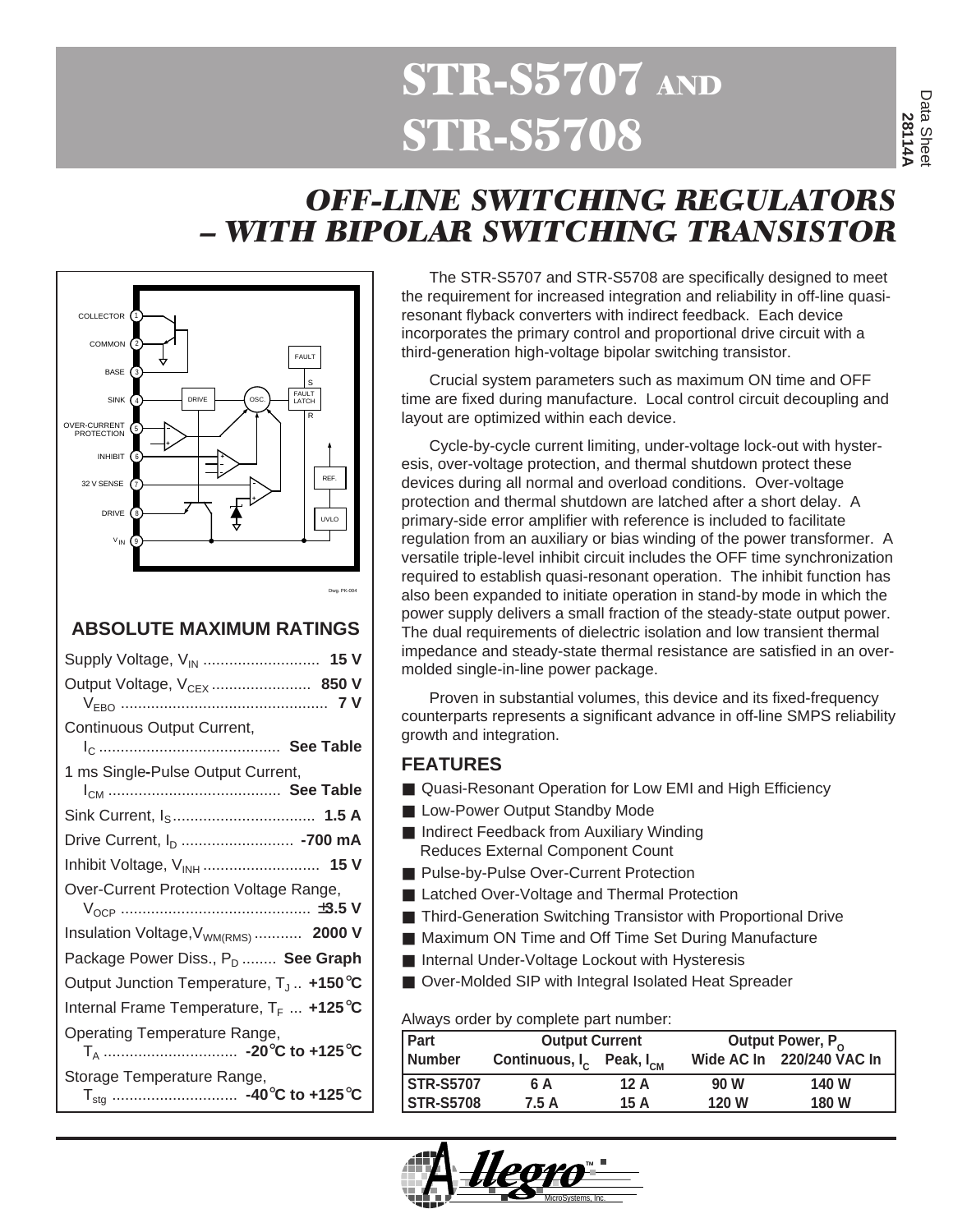### STR-S5707 AND STR-S5708 *QUASI-RESONANT FLYBACK OFF-LINE SWITCHING REGULATORS*

### **FUNCTIONAL BLOCK DIAGRAM**



#### **ALLOWABLE PACKAGE POWER DISSIPATION MAXIMUM SAFE OPERATING AREA**

60 MOUNTING SURFACE TEMPERATURE ALLOWABLE PACKAGE POWER DISSIPATION in WATTS **ALLOWABLE PACKAGE POWER DISSIPATION in WATTS** 54 W RECOMMENDED MAX. FRAME TEMP. = +100°C  $40$ LIMITED BY FRAME TEMP. = +125°C MAX. 20 FREE AIR 3.2 W 0 140 20 60 100 **TEMPERATURE in** °**C** Dwg. GK-003-2





115 Northeast Cutoff, Box 15036 Worcester, Massachusetts 01615-0036 (508) 853-5000 Copyright © 1994 Allegro MicroSystems, Inc. 115 Northeast Cutoff, Box 15036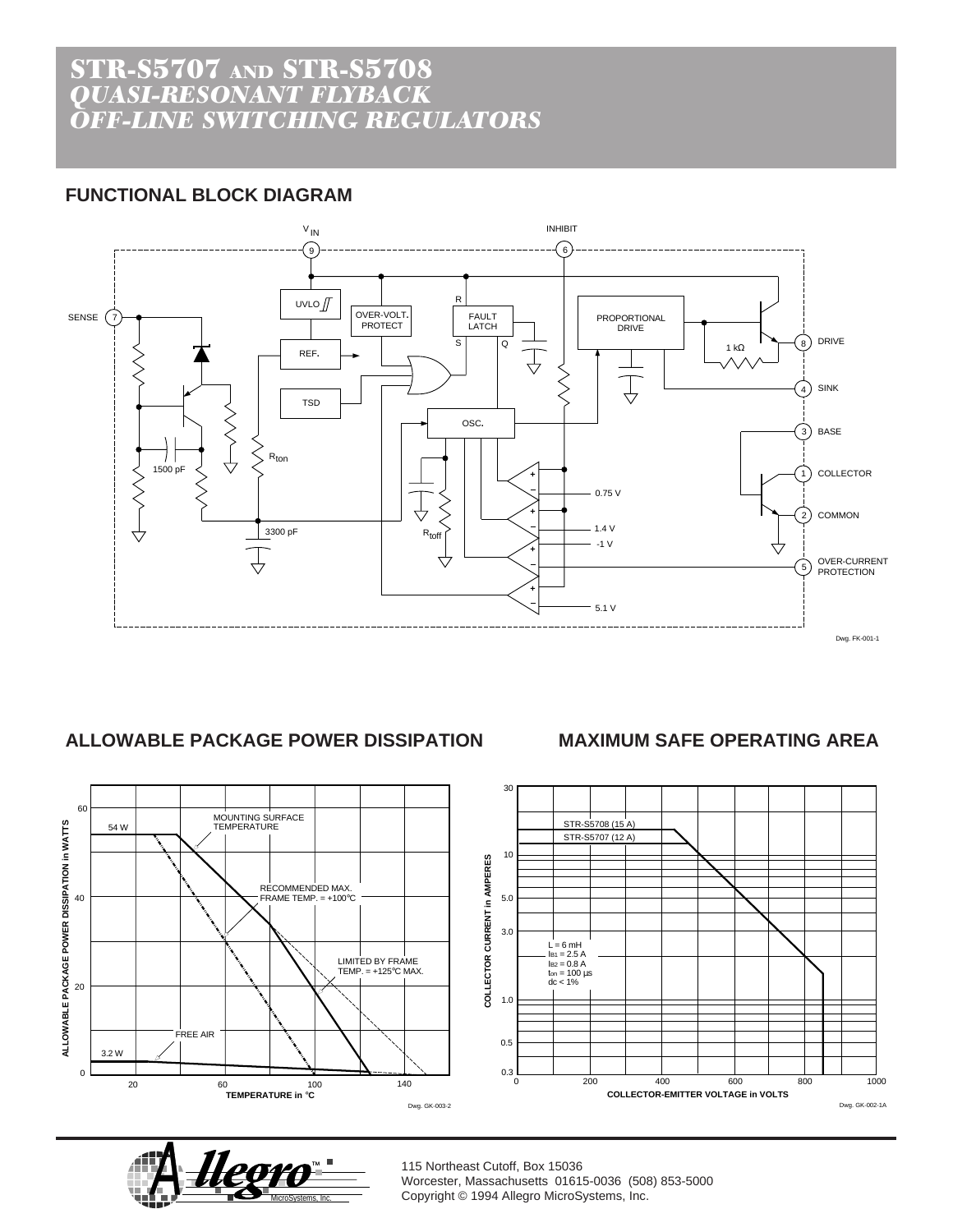#### STR-S5707 *QUASI-RESONANT FLYBACK OFF-LINE SWITCHING REGULATOR OFF-LINE SWITCHING REGULATORS* STR-S5707 AND STR-S5708 *QUASI-RESONANT FLYBACK*

#### ELECTRICAL CHARACTERISTICS at T<sub>A</sub> = +25°C, V<sub>IN</sub> = 8.5 V, voltage measurements are refer**enced to Common (pin 2) (unless otherwise noted).**

|                                  |                                          |                                                                      | <b>Limits</b>            |                          |                          |                          |
|----------------------------------|------------------------------------------|----------------------------------------------------------------------|--------------------------|--------------------------|--------------------------|--------------------------|
| <b>Characteristic</b>            | <b>Symbol</b>                            | <b>Test Conditions</b>                                               | Min.                     | Typ.                     | Max.                     | <b>Units</b>             |
| On-State Voltage                 | $V_{\text{INT}}$                         | Turn-on, increasing $V_{IN}$                                         | 7.6                      | 8.0                      | 8.4                      | V                        |
| Under-Voltage Lockout            | $V_{INQ}$                                | Turn-off, decreasing V <sub>IN</sub>                                 | 4.6                      | 4.9                      | 5.2                      | $\vee$                   |
| Over-Voltage Threshold           | $V_{\text{OVP(th)}}$                     |                                                                      | 9.2                      | $\overline{\phantom{0}}$ | 10.7                     | $\vee$                   |
| <b>Output Leakage Current</b>    | $I_{CEX}$                                | $V_{CE}$ = 850 V, $V_{BE}$ = -1.5 V                                  | $\overline{a}$           | $\overline{\phantom{0}}$ | 100                      | $\mu A$                  |
| <b>Output Saturation Voltage</b> | $\mathsf{V}_{\mathsf{CE}(\mathsf{sat})}$ | STR-S5707, $I_C = 2 A$ , $I_B = 400 mA$                              | $\overline{\phantom{0}}$ | $\overline{\phantom{0}}$ | 400                      | mV                       |
|                                  |                                          | STR-S5708, $I_C = 3 A$ , $I_R = 600 mA$                              | $\overline{\phantom{0}}$ | $\overline{\phantom{0}}$ | 400                      | mV                       |
|                                  | $\mathsf{V}_{\mathsf{BE}(\mathsf{sat})}$ | STR-S5707, $I_C = 2 A$ , $I_B = 400 mA$                              | $\overline{\phantom{0}}$ | $\overline{\phantom{0}}$ | 1.5                      | V                        |
|                                  |                                          | STR-S5708, $I_C = 3 A$ , $I_R = 600 mA$                              | $\overline{\phantom{0}}$ | $\overline{\phantom{0}}$ | 1.5                      | $\vee$                   |
| DC Current Gain                  | $\mathsf{h}_{\mathsf{FE}}$               | $V_{CF} = 4 V, I_C = 1 A$                                            | 29                       | $\overline{\phantom{0}}$ | 61                       | $\overline{\phantom{0}}$ |
| Maximum ON Time                  | $t_{\rm on}$                             |                                                                      | 33                       | $\overline{\phantom{0}}$ | 41                       | <b>us</b>                |
| Minimum OFF Time                 | $t_{\rm off}$                            |                                                                      | 45                       | $\overline{a}$           | 55                       | $\mu s$                  |
| <b>Over-Current Threshold</b>    | $V_{OCP(th)}$                            |                                                                      | $-0.88$                  | $-1.0$                   | $-1.12$                  | $\vee$                   |
| Sense Voltage                    | V <sub>SENSE</sub>                       | $I_{\text{SENSE}} = 3.2 \text{ mA}$                                  | 31.7                     | 32.0                     | 32.3                     | $\vee$                   |
| Inhibit Threshold Voltage        | $V_{INH(th)}$                            | Oscillation stops                                                    | 0.65                     | 0.75                     | 0.85                     | $\vee$                   |
|                                  |                                          | Oscillation synchronized                                             | $\overline{\phantom{0}}$ | 1.4                      | 2.0                      | $\vee$                   |
|                                  |                                          | Oscillation stops (fault latch set)                                  | 3.2                      | 5.1                      | 5.8                      | $\vee$                   |
| <b>Latch Holding Current</b>     | $I_{INH}$                                | $V_{IN}$ reduced from 10.7 V to 4 V                                  | $\overline{\phantom{0}}$ | $\overline{a}$           | 500                      | μA                       |
| Latch Reset Voltage              | $V_Q$                                    | $I_{IN} \le 100 \mu A$ , $V_{IN}$ reduced from 10.7 V                | 2.5                      | 3.1                      | $\overline{\phantom{0}}$ | $\vee$                   |
| Ref. Voltage Temp. Coeff.        | $\alpha_{\rm VZ}$                        | -20°C $\leq T_F \leq$ +100°C, $I_{IN}$ = 3.2 mA                      | $\overline{\phantom{0}}$ | 2.5                      | $\qquad \qquad -$        | mV/°C                    |
| <b>Supply Current</b>            | $I_{IN(ON)}$                             | Operating                                                            | 15                       | $\overline{\phantom{0}}$ | 28                       | mA                       |
|                                  | $I_{IN(OFF)}$                            |                                                                      | $\overline{\phantom{0}}$ | $\overline{\phantom{0}}$ | 200                      | μA                       |
| <b>Insulation RMS Voltage</b>    | $V_{WM(RMS)}$                            | All terminals simultaneous reference<br>metal plate against backside | 2000                     | $\overline{\phantom{0}}$ |                          | $\vee$                   |
| <b>Thermal Shutdown</b>          | $T_{\rm J}$                              |                                                                      | 125                      | 150                      | $\overline{\phantom{0}}$ | $\rm ^{\circ}C$          |
| <b>Thermal Resistance</b>        | $\mathsf{R}_{\theta\mathsf{JM}}$         | Output junction to mounting surface                                  | $\overline{\phantom{0}}$ | 2.0                      | $\overline{\phantom{0}}$ | $\degree$ C/W            |

NOTES: Negative current is defined as coming out of (sourcing) the specified device terminal. Typical Data is for design information only.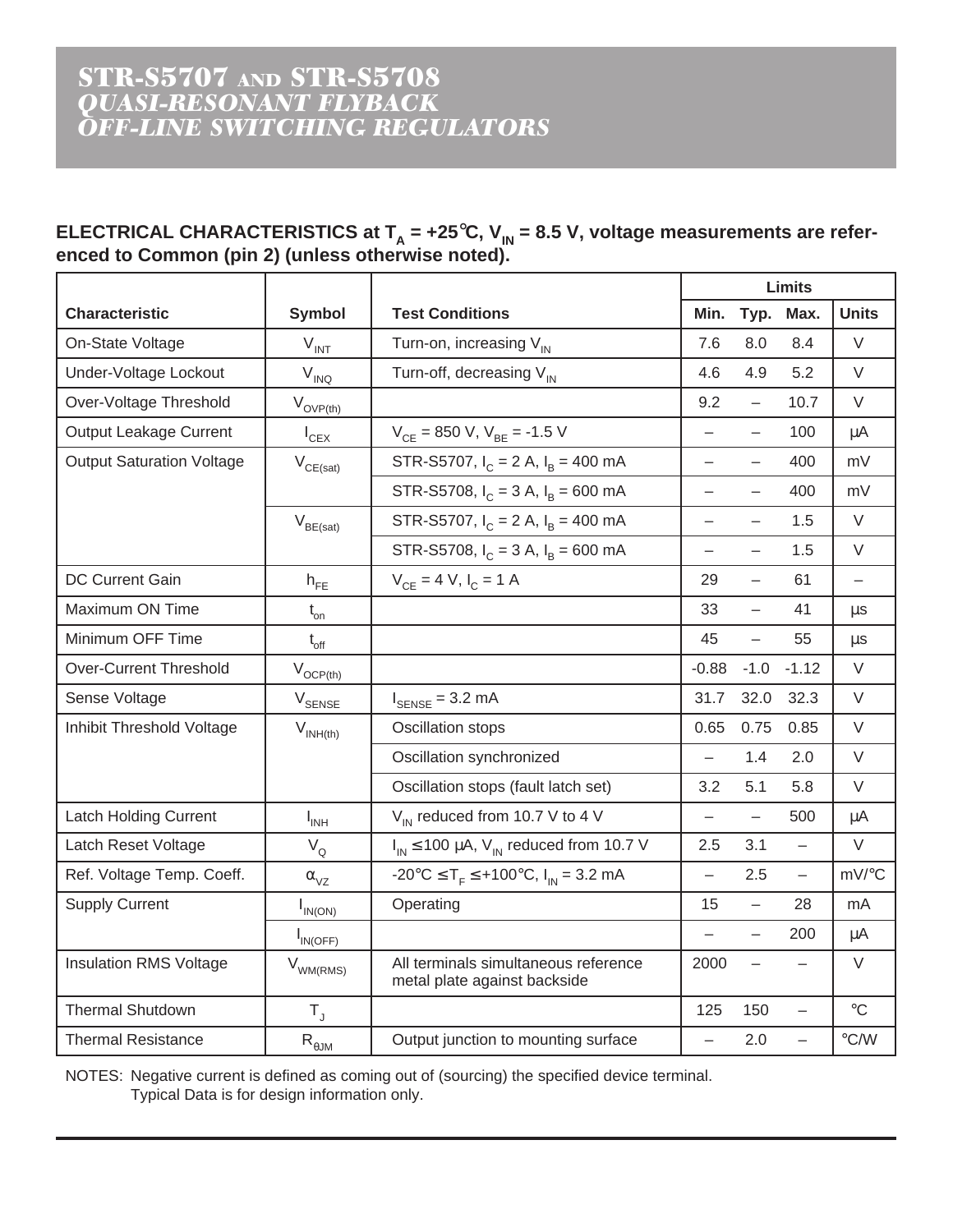### STR-S5707 AND STR-S5708 *QUASI-RESONANT FLYBACK OFF-LINE SWITCHING REGULATORS*

#### **TYPICAL CHARACTERISTICS**





115 Northeast Cutoff, Box 15036 Worcester, Massachusetts 01615-0036 (508) 853-5000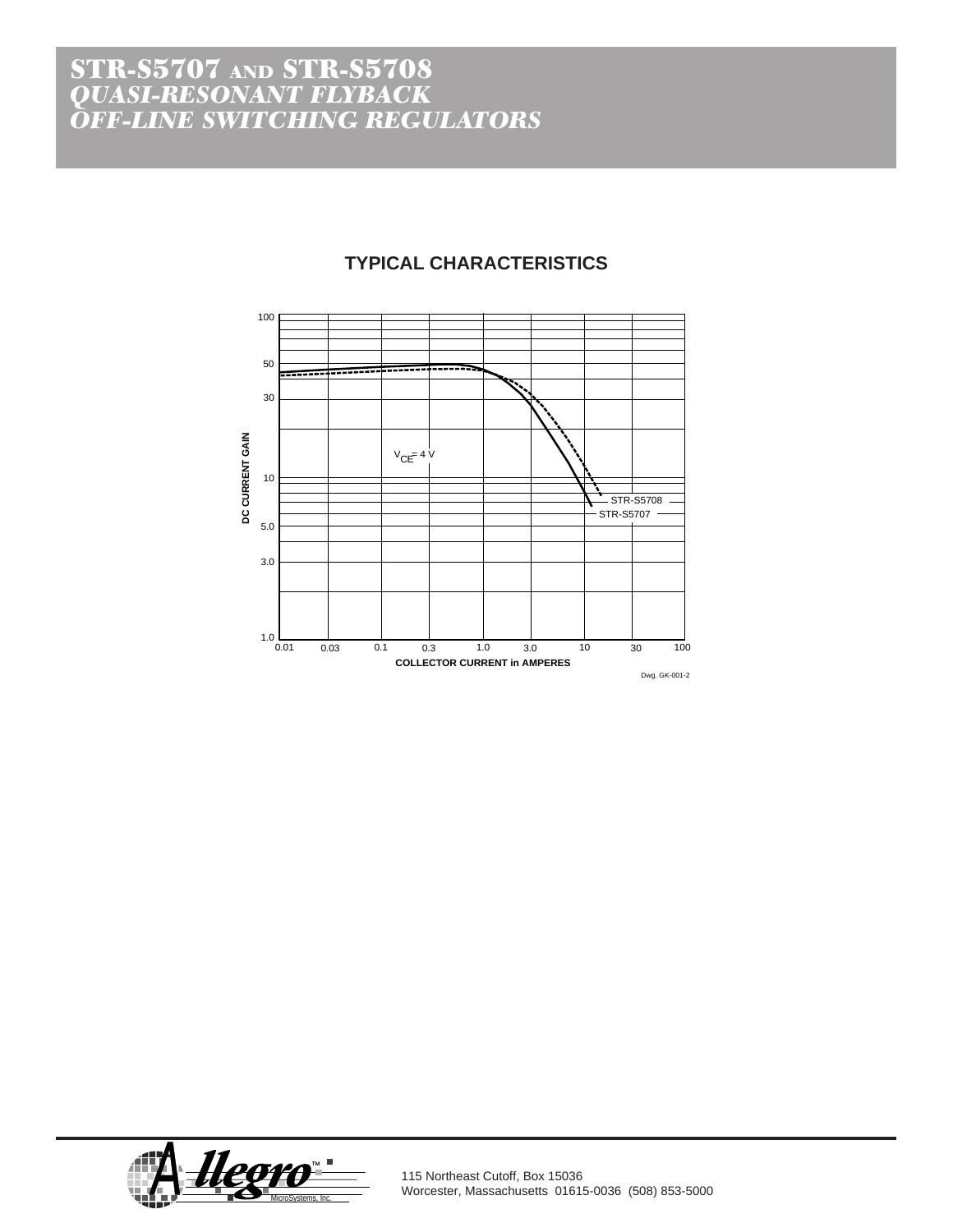#### **TYPICAL QUASI-RESONANT FLYBACK CONVERTER**

**WARNING:** lethal potentials are present. See below.



#### **APPLICATIONS INFORMATION**

**WARNING** — These devices are designed to be operated at lethal voltages and energy levels. Circuit designs that embody these components must conform with applicable safety requirements. Precautions must be taken to prevent accidental contact with power-line potentials. Do not connect grounded test equipment.

The use of an isolation transformer is recommended during circuit development and breadboarding.

Recommended mounting hardware torque: 4.34 – 5.79 lbf $\bullet$ ft (6 – 8 kg $\bullet$ cm or 0.588 – 0.784 Nm).

Recommended metal-oxide-filled, alkyl-degenerated oil base, silicone grease: Dow Corning 340, or equivalent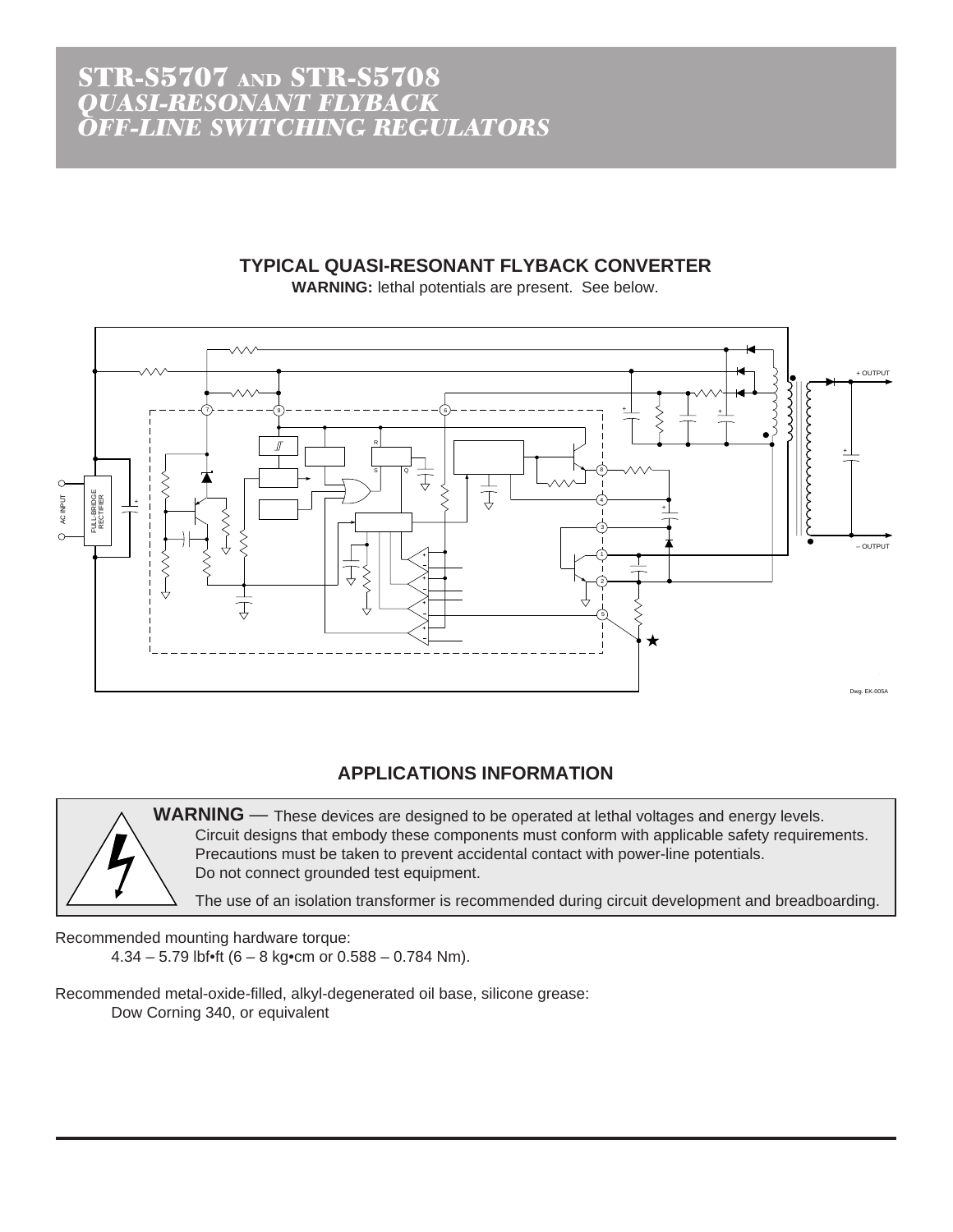### STR-S5707 AND STR-S5708 *QUASI-RESONANT FLYBACK OFF-LINE SWITCHING REGULATORS*

**Dimensions in Inches (Based on 1 mm = 0.03937")**



NOTE: Exact body and lead configuration at vendor's option within limits shown.



115 Northeast Cutoff, Box 15036 Worcester, Massachusetts 01615-0036 (508) 853-5000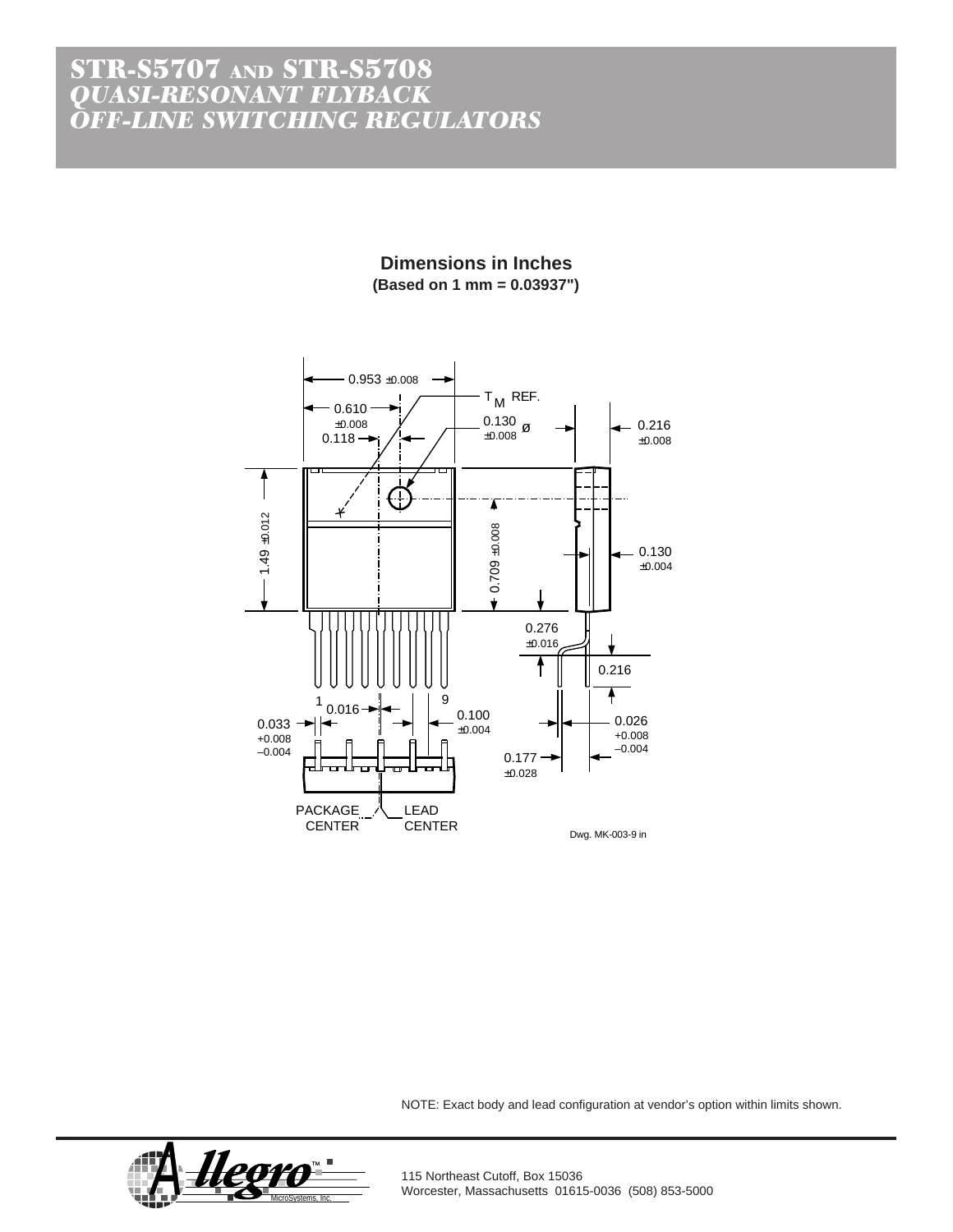#### STR-S5707 *QUASI-RESONANT FLYBACK OFF-LINE SWITCHING REGULATOR* STR-S5707 AND STR-S5708 *QUASI-RESONANT FLYBACK OFF-LINE SWITCHING REGULATORS*

#### **Dimensions in Millimeters**



NOTE: Exact body and lead configuration at vendor's option within limits shown.